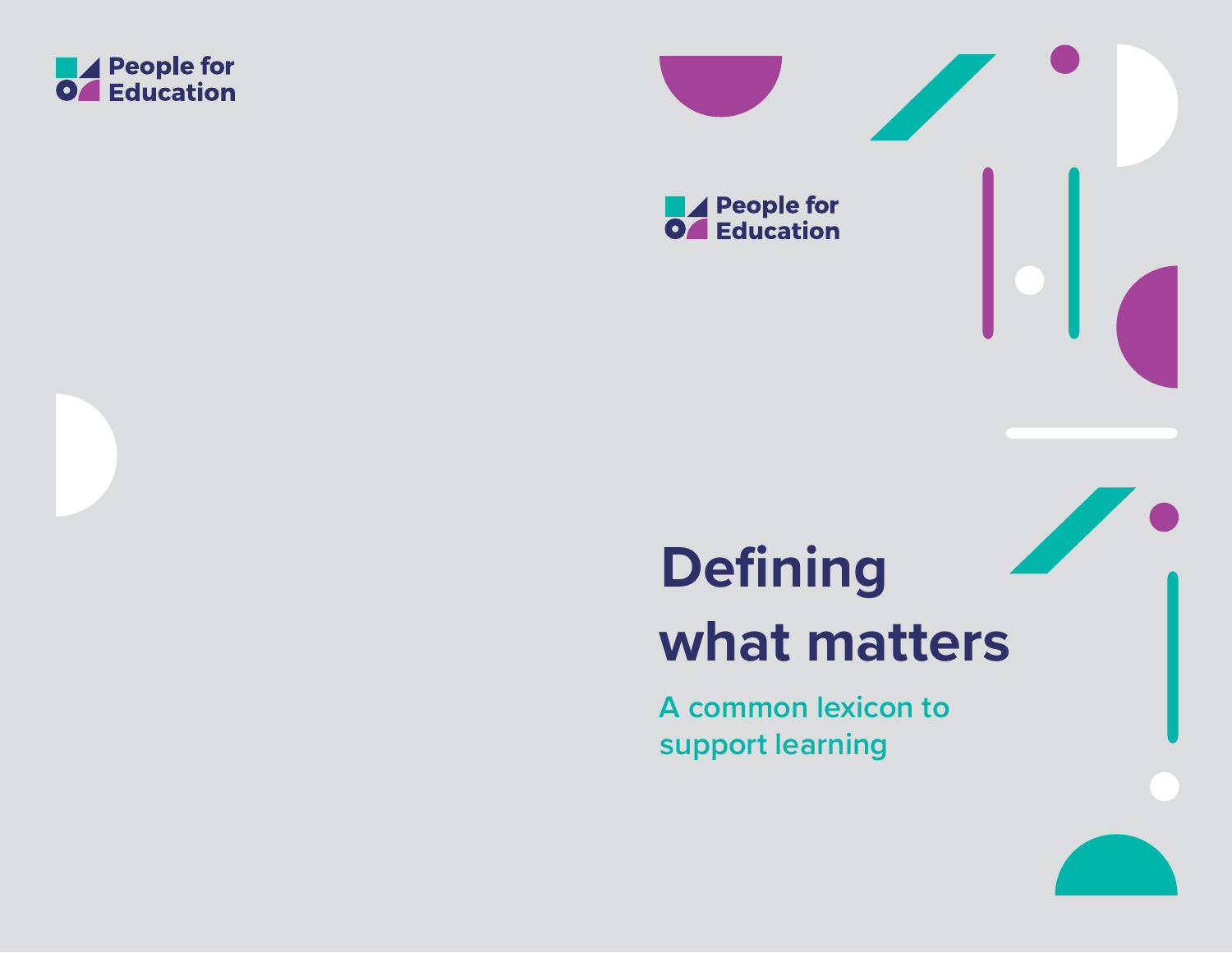# **Summary**

- $\blacksquare$  There are numerous frameworks, classifications, and lexicons across the education and youth development sectors to describe the competencies students need to succeed in school and in life.
- **Whether they are described as 21st century** skills, global competencies, or transferable skills, each framework offers value; but the lack of a consistent language and clear definitions across policies and programs creates significant challenges for educators.
- A specific competency language can help to define big, complex, and sometimes nebulous areas like collaboration, creativity, critical thinking, or well-being. These areas are often named as essential for long-term success, but less often defined specifically and concretely in teachable and learnable competency terms.
- **Articulating/defining specific competencies** and conditions across all areas of learning and child and youth development will:
	- o support a common, coherent organizational frame for curriculum, policy, strategy, planning, teaching, and assessment, both locally, in schools and boards, and centrally, within and across government ministries;
	- o help make complex areas of learning more concrete;
	- o help students articulate their own learning;
	- o help the system report to parents and the public;
	- o support more effective communication and greater alignment across different parts of the education system – from early childhood to post-secondary education; and
	- build capacity for more meaningful links across the different sectors of youth development through which students move, learn, and transition.

## **com•pe•ten•cy (n.):**

An ability to meet complex demands by drawing on combined skills, knowledge, processes, behaviours, and habits of mind.

## **lex•i•con (n.):**

The vocabulary of a person, language, or branch of knowledge.

## **Broadening the focus in education**

Worldwide, policy-makers are exploring essential areas of learning beyond the traditional focus on literacy, numeracy, and academic content knowledge.

These areas are framed in a variety of ways (e.g. 21st century skills, global competencies, soft or transferable skills); or within areas such as innovation, health, or well-being (e.g. Learning Metrics Task Force, 2013; Ontario, 2015 & 2016; Partnership for 21st Century Learning, 2015; UNESCO, 2015; UNICEF, 2015). Each "frame" offers a perspective on learning and development, and each provides its own "language of learning" that educators, students, policy makers, and the wider community use to understand and communicate about student learning.

## **Multiple frameworks, multiple challenges**

In Ontario, as in many systems, educators are faced with a multiplicity of overlapping policies, initiatives, and strategies that focus on similar or related areas of youth development and learning – each with its own conceptual framework and working language or lexicon.

Because each framework "speaks its own language," it can create layered and sometimes competing demands on schools, and may limit opportunities for communication, collaboration, and coherence across initiatives (e.g. People for Education, 2017; Pinto, Pollack, & Winton, 2015).

All of the policy frameworks and their associated skill or competency classifications are potentially viable ways to address the complexity of student success. However, the lack of coherence among them creates an implementation quagmire for classroom teachers, principals, and school board leaders (e.g. People for Education, 2017).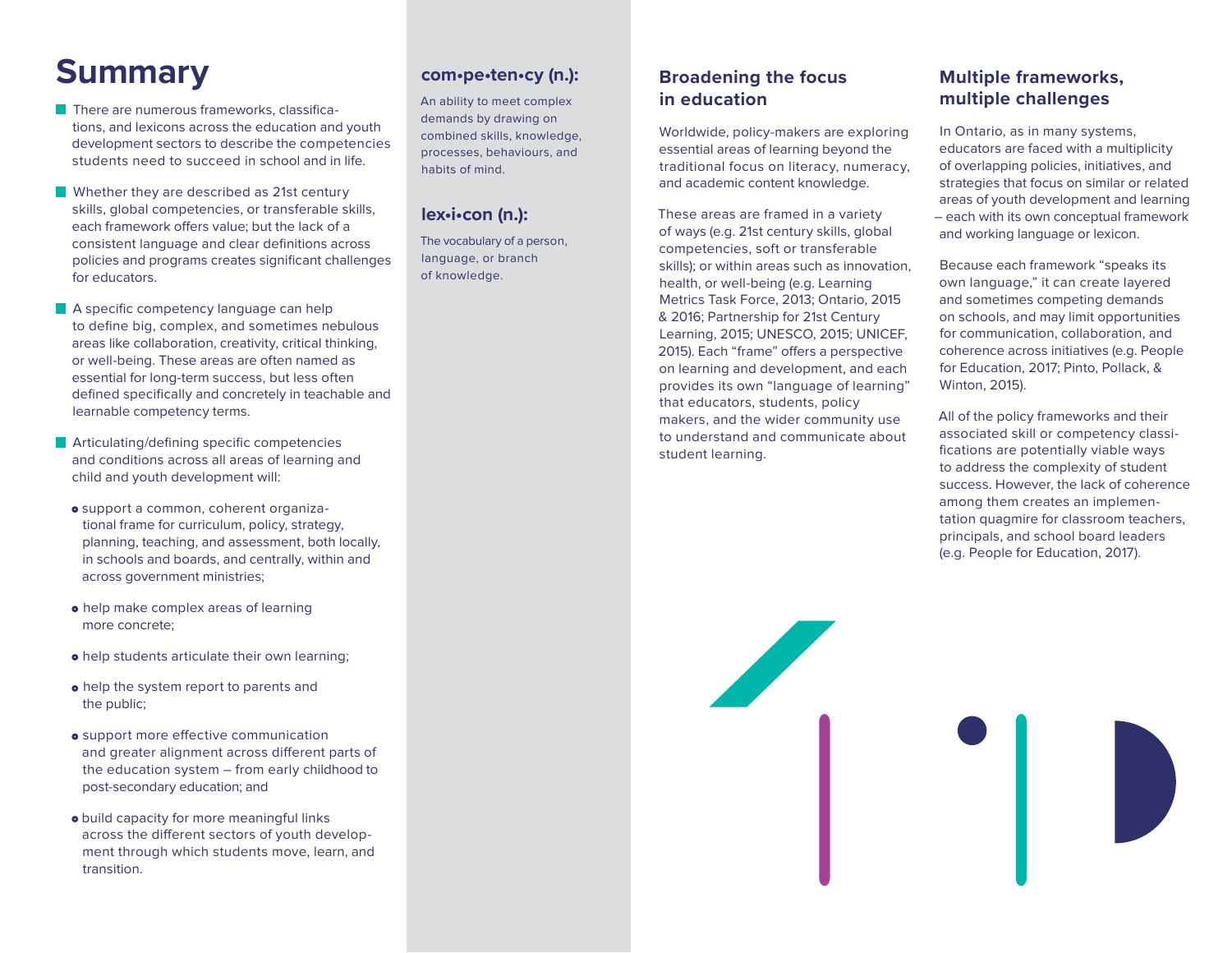## **What difference does a common language make?**

People for Education engaged experts from across Canada to examine four essential learning domains (creativity, social-emotional learning, citizenship, and health), and identify specific, teachable competencies within each domain, along with the conditions necessary to support them.

Since 2015, educators from across Ontario have been field-testing the use of these competencies in their classrooms and schools.

A number of themes are emerging from this work.

#### **Making complex areas of learning**

**concrete:** Having a set of specific, descriptive competencies helps educators define the complex and sometimes nebulous concepts of creativity, social-emotional learning, citizenship, and health. This, in turn, enables educators to "anchor" their work in these areas.

 $\begin{array}{|c|} \hline \textbf{.} \end{array}$ 

#### **Supporting classroom planning:**

The language of the competencies provides educators with clarity as they plan specific actions in their classrooms.

By identifying the specific competencies they want to work with, teachers are able to approach curriculum content in ways that allow students to practice and express those competencies. It also provides a concrete focus through which changes to classroom conditions can be planned, documented, and analyzed.

#### **Supporting communication and**

**collaboration:** Educators can use the specific language of the competencies to communicate with each other about areas such as creativity or socialemotional learning in the same way that they discuss skills or learning in mathematics or reading.

The clear, concrete competencies serve as an entry point into discussions of pedagogy and learning theory. It enables teachers working with different age groups and in different learning contexts to engage with one another in meaningful and specific collaborative dialogue.



**learning:** A specific competency language allows students to identify and understand key competencies, and apply them in a variety of different contexts. Teachers find that having a specific language helps students to deepen their insights into their own learning.

#### **Facilitating reporting to parents and**

**the public:** When communicating with the public about the broad purpose of education, the education sector often talks about developing skills in citizenship, creativity, collaboration, etc. However, these big ideas are rarely broken down into specific competencies that may help parents and the broader public understand more concretely how the education system is building these kinds of knowledge and skills in our students.

A common language can facilitate communication and understanding. For example, using specific competencies on report cards could help parents understand how their children are progressing in the vital areas currently categorized as "Learning Skills and Work Habits."



Currently, the domains of health, citizenship, creativity, and social-emotional learning are widely represented in policy and curriculum. However, they are not specifically defined or practically supported with specific examples. They are often only partially integrated, and there is a lack of consistency across policy and curriculum documents (People for Education, 2015).

 $\bullet$   $\bullet$   $\bullet$ 

**The K-12, post-secondary, and employment sectors are all concerned with similar areas of learning, including critical thinking, persistence, well-being, problem-solving, collaboration, resilience, and innovation.**

**A specific, common lexicon of competencies within the K-12 system can facilitate communication across these sectors about the essential competencies young people need to succeed; and about how we can ensure smoother transitions from one level of education to another, and from education to the labour market.**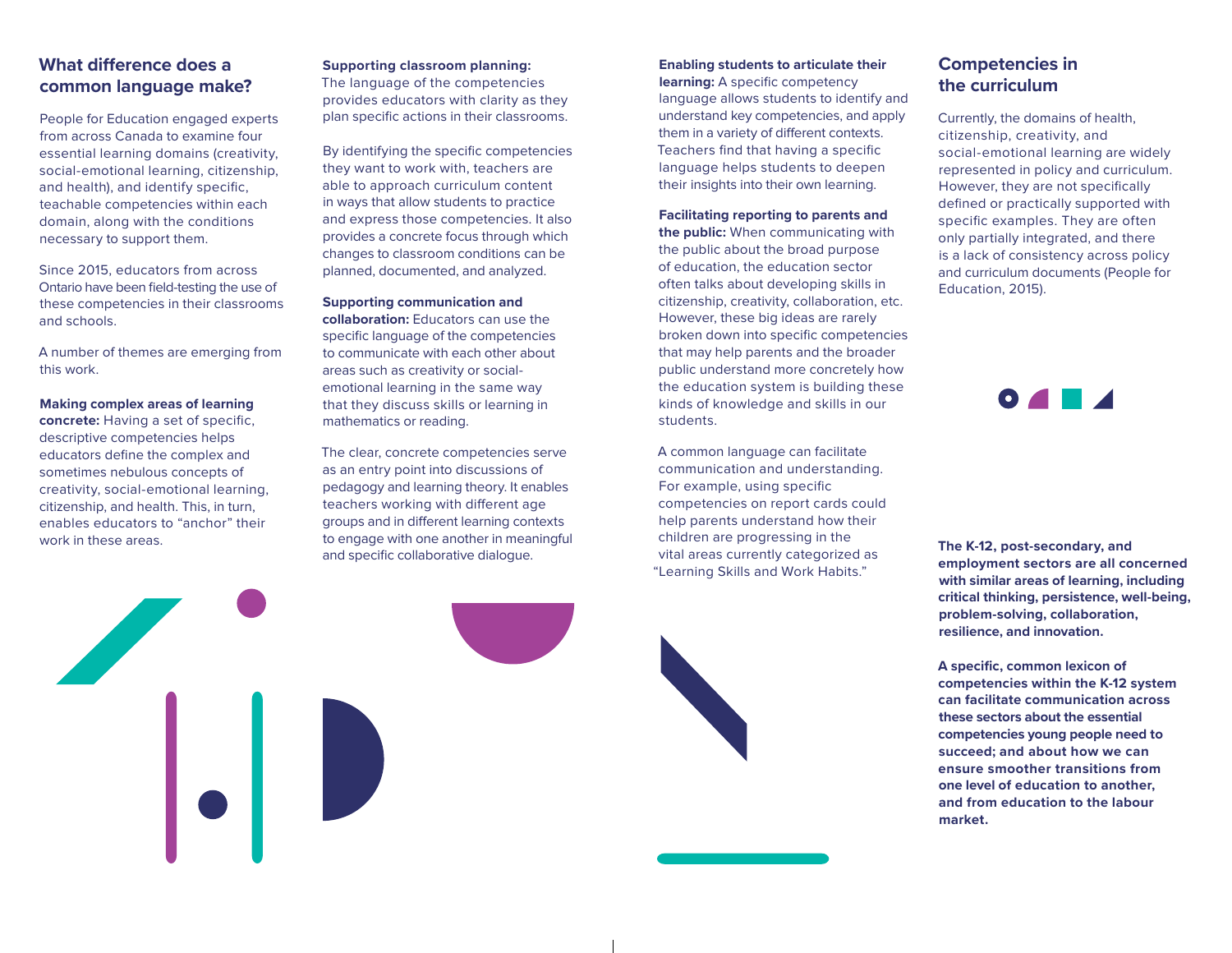## **Ontario's strategies, policies and frameworks**

#### **21st Century Competencies**

 focuses on six areas: critical thinking and problem solving; innovation, creativity and entrepreneurship; learning to learn/self-aware and self-directed learning; communication; collaboration; and global citizenship (Ontario, 2015).

- **Foundations for a Healthy School** includes supports for students' cognitive, emotional, social, and physical development (Ontario, 2014b).
- **Equity and Inclusive Education in Ontario Schools** defines well-being in relation to physical and mental health, a positive sense of self and belonging, and skills to make positive choices (Ontario, 2014a).
- **Creating Pathways to Success** identifies four broad areas of learning for career and life planning: knowing yourself, exploring opportunities, making decisions, and making transitions (Ontario, 2013).
- **Stepping Stones** defines youth development in four areas: cognitive, social, emotional, physical (Ontario, 2012).

## **From our field trial teachers…**

"For me, the domains and competencies provide a way in which we can talk about learning and not just achievement. When we only look at the expectations in the curriculum, we tend to only talk about achievement. A student can do that or they can't. We don't really think about growth. We don't think about the conditions for learning that we are responsible for creating, either as a teacher or an administrator in a building."

"I sensed that [the teachers on the team] felt that creativity was sort of this nebulous concept and [they thought,] "What does it look like in areas other than art?"…It was interesting to hear how their thinking had evolved; that actually it's not just this nebulous thing – it lives in so many different places and spaces, and [the specific competencies] helped them name and unpack what it looked like and make connections to the curriculum."

"If I don't know what I'm looking for,

I can't notice it. I can't name it. I can't respond to it. I can't plan next steps... I think [the competencies] help us unpack what meaningful learning looks like and sounds like, and then we have the autonomy and creativity to act – that's the art and science of teaching."